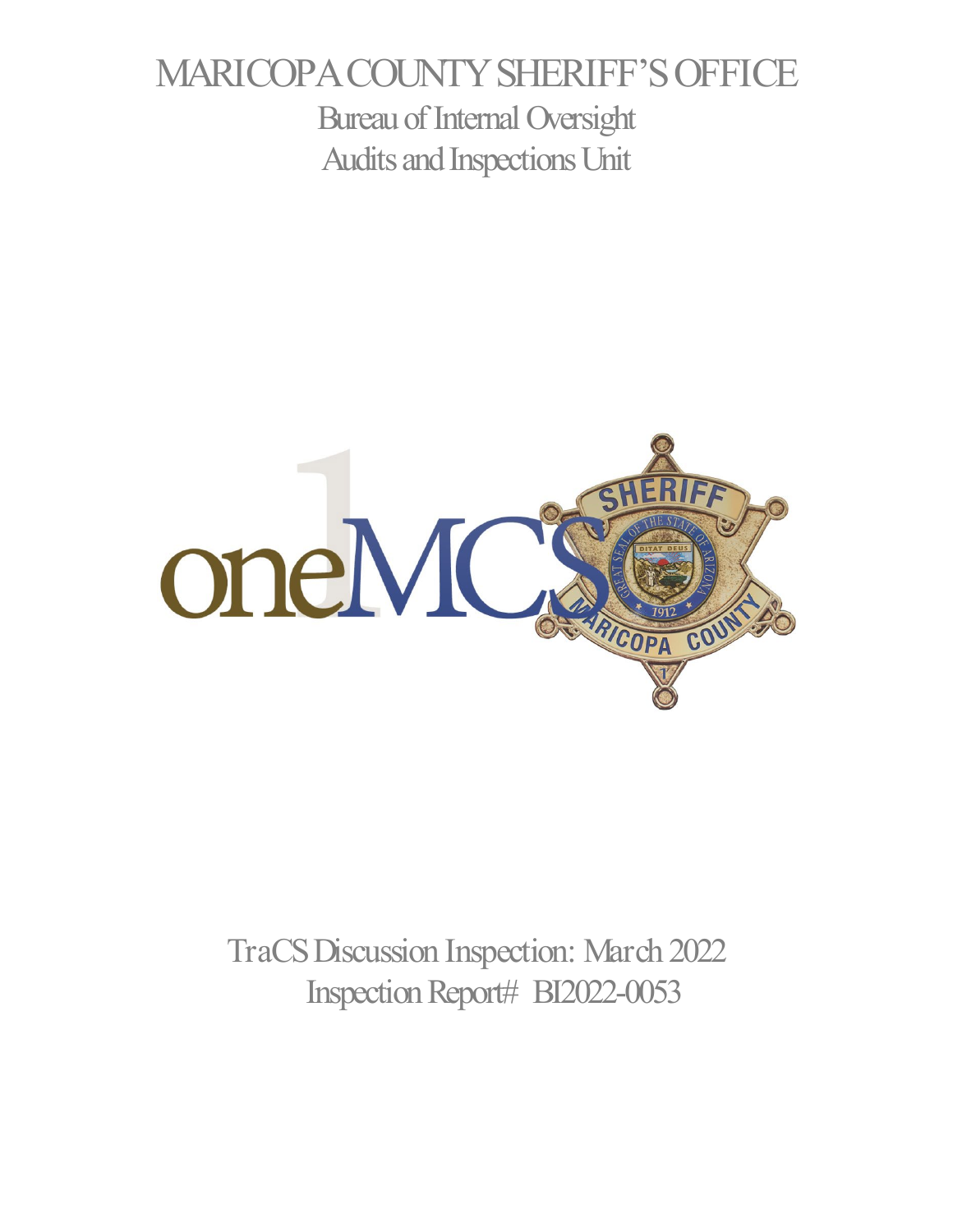The Audits and Inspections Unit (AIU) of the Sheriff's Office Bureau of Internal Oversight (BIO) will conduct monthly inspections of the TraCS Discussion of traffic stops to ensure compliance with Office Policies, promote proper supervision, and support the requirements set forth in the Court Order. Inspectors will utilize the TraCS System and a sample of randomly selected employees from each district for review. The TraCS Traffic Stop Discussion will be uniformly inspected utilizing a matrix developed by the AIU, in accordance with the procedures outlined in policies EA-11, EB-1, GB-2, and Melendres Court Order Paragraph 85.

#### **Compliance Objectives:**

Utilizing the TraCS Traffic Stop Discussion Matrix, review each selected deputy TraCS data to ensure the following for March 2022:

- Determine what district the traffic stop data originated from
- Verify the supervisor individually discussed each traffic stop completed within a monthly time frame by applying the "Discussed with Deputy" indicator
- Each Traffic Stop inspected will be counted as one inspection

#### **Criteria:**

MCSO Policy EA-11, *Arrest Procedures* MCSO Policy EB-1*, Traffic Enforcement, Violator Contacts, and Citation Issuance* MCSO Policy GB-2, *Command Responsibility* Melendres Court Order Paragraph 85

#### **Conditions:**

MCSO's assigned Court Monitors provided a sample of 21 Deputies from all Patrol Districts for the Discussion Inspection covering data from March 2022. The sample of 21 Deputies provided a total of 180 traffic stops available for inspection; all 180 (or 100%) of the traffic stops were inspected.

MCSO achieved a compliance rate of **95%** in the Discussion of Traffic Stops for the month of March 2022, as illustrated in the table below: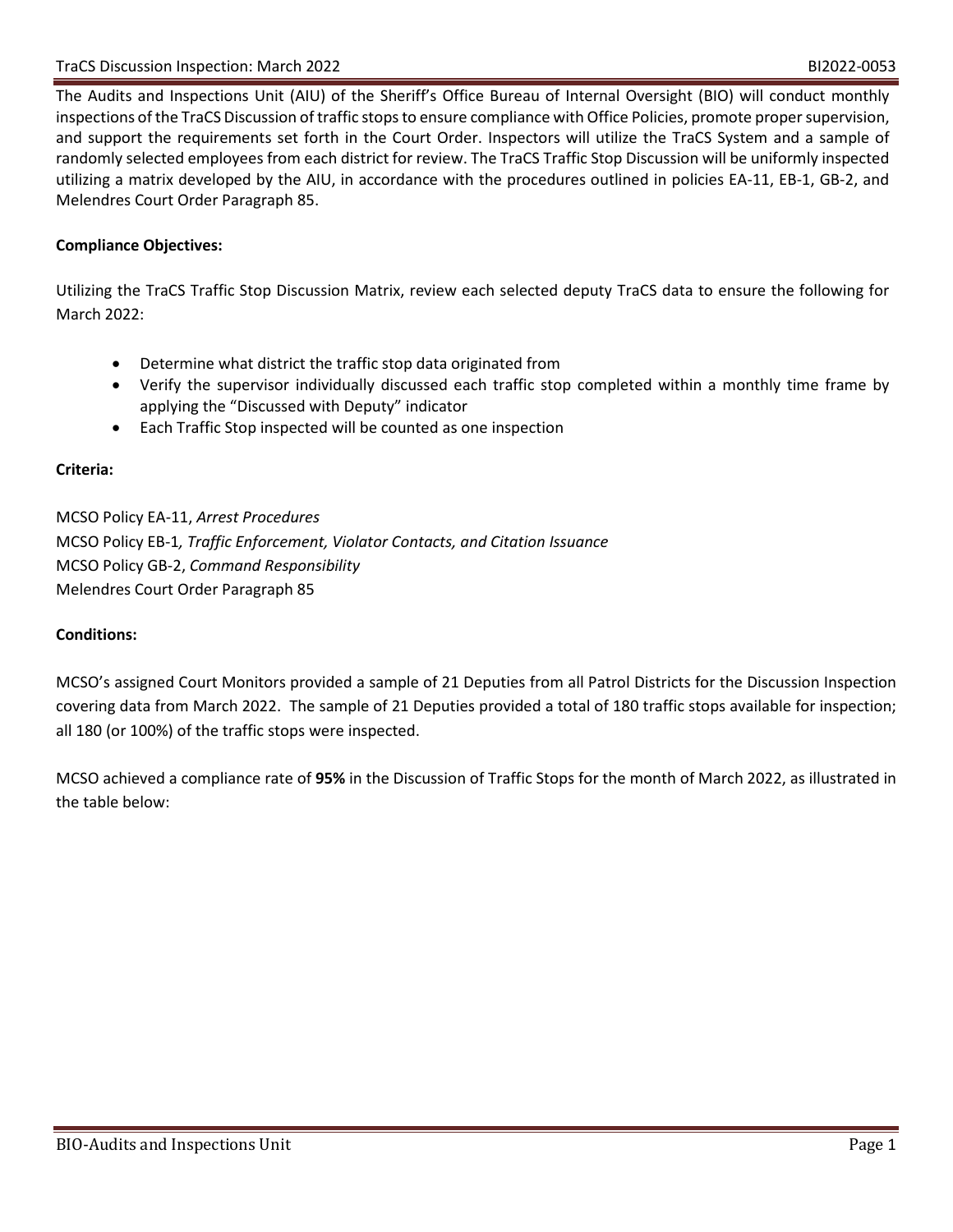

The compliance rate for each division is illustrated in the table below:

| <b>District</b>    | Dist. 1 | Dist. 2 | Dist. 3 | Dist. 4 | Lakes | <b>District 7</b> | <b>Total</b> |
|--------------------|---------|---------|---------|---------|-------|-------------------|--------------|
| In Compliance      | 12      |         | 34      |         | 76    | 42                | 171          |
| <b>Total Stops</b> | 12      |         | 36      | 14      | 76    | 42                | 180          |
| Compliance %       | 100%    | 100%    | 94.44%  | 50%     | 100%  | 100%              | 95%          |

It should be noted that the completion of a Discussion Inspection is dependent on when AIU receives the sample from the Court Monitors.

### Dist. 3 (1 BIO Action Form)

| <b>District</b>                                                                                                    | MC Incident # | <b>Employee</b> | <b>Deficient Supervisor</b> | <b>Commander</b> |
|--------------------------------------------------------------------------------------------------------------------|---------------|-----------------|-----------------------------|------------------|
| Dist. 3                                                                                                            | Redacted      | Deputv          | Sergeant                    | Captain          |
| <b>Deficiency</b>                                                                                                  |               |                 |                             |                  |
| Cunomican did not discuss the Uchide Ctan Centest Fount (UCCE) with the Denuty mentals by concluing the "Discussed |               |                 |                             |                  |

Supervisor did not discuss the Vehicle Stop Contact Form (VSCF) with the Deputy monthly by applying the "**Discussed**  with Deputy" indicator within TraCS within the required 30 days. Policy GB-2.13.E.1.b.

- VSCF completed on 03/03/2022
- VSCF discussed with deputy indicator was applied on 04/09/2022

Inspector Note: Responsible Supervisor has 1 previous BIO Action Form for August 2021 TraCS Discussed Inspection (BAF2021-0331)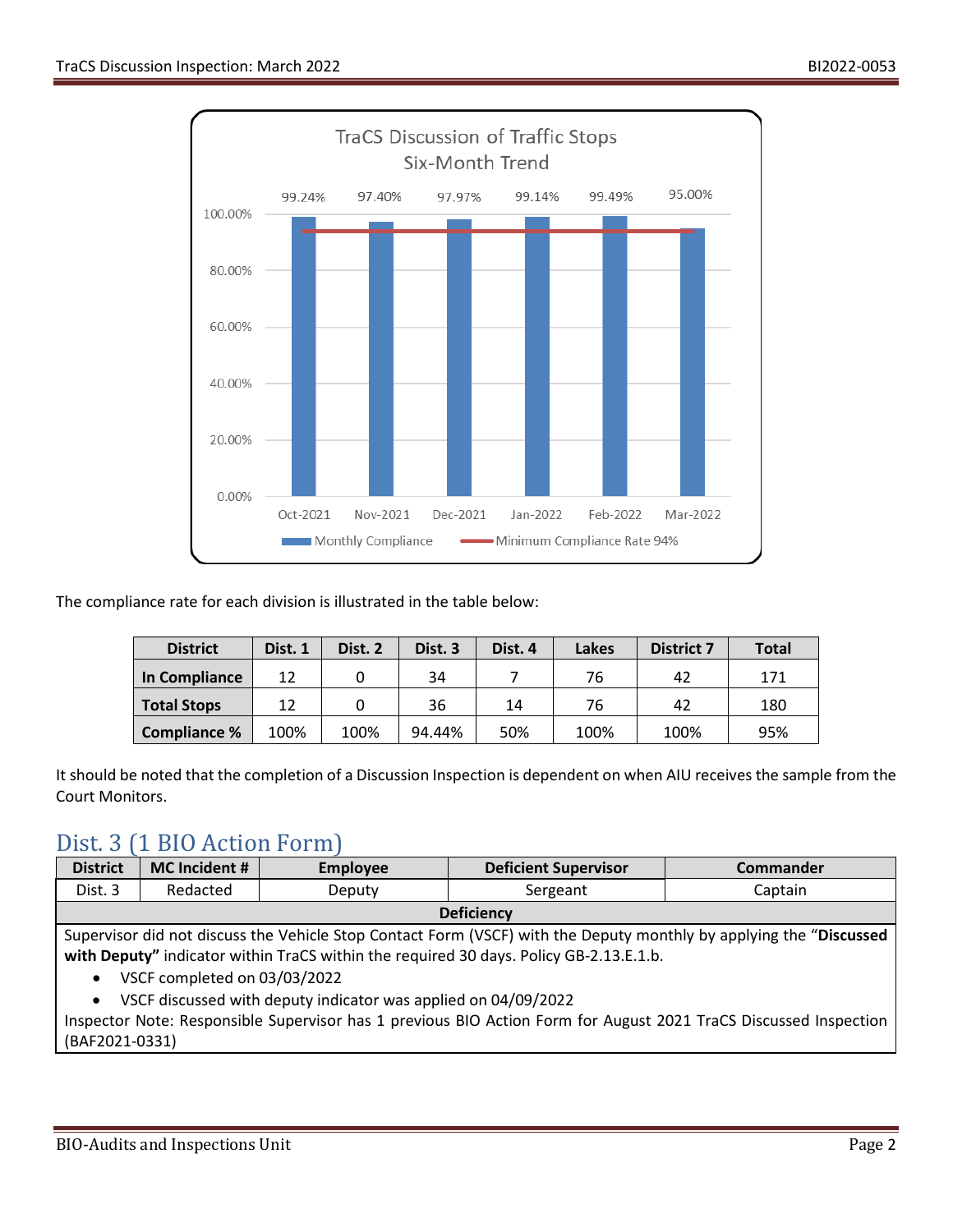| <b>District</b>   | <b>MC</b> Incident # | Employee | <b>Deficient Supervisor</b> | Commander |
|-------------------|----------------------|----------|-----------------------------|-----------|
| Dist. 3           | Redacted             | Deputy   | Sergeant                    | Captain   |
| <b>Deficiency</b> |                      |          |                             |           |

Supervisor did not discuss the Vehicle Stop Contact Form (VSCF) with the Deputy monthly by applying the "**Discussed with Deputy"** indicator within TraCS within the required 30 days. Policy GB-2.13.E.1.b.

• VSCF completed on 03/05/2022

• VSCF discussed with deputy indicator was applied on 04/07/2022

Inspector Note: Responsible Supervisor has 1 previous BIO Action Form for August 2021 TraCS Discussed Inspection (BAF2021-0331)

## Dist. 4 (1 BIO Action Form)

| <b>District</b>                                                                                                    | <b>MC Incident #</b>         | <b>Employee</b>                                              | <b>Deficient Supervisor</b>                                                            | <b>Commander</b>                                                                                                   |  |
|--------------------------------------------------------------------------------------------------------------------|------------------------------|--------------------------------------------------------------|----------------------------------------------------------------------------------------|--------------------------------------------------------------------------------------------------------------------|--|
| Dist. 4                                                                                                            | Redacted                     | Deputy                                                       | Sergeant                                                                               | Captain                                                                                                            |  |
|                                                                                                                    | <b>Deficiency</b>            |                                                              |                                                                                        |                                                                                                                    |  |
|                                                                                                                    |                              |                                                              |                                                                                        | Supervisor did not discuss the Vehicle Stop Contact Form (VSCF) with the Deputy monthly by applying the "Discussed |  |
|                                                                                                                    |                              |                                                              | with Deputy" indicator within TraCS within the required 30 days. Policy GB-2.13.E.1.b. |                                                                                                                    |  |
|                                                                                                                    | VSCF completed on 03/06/2022 |                                                              |                                                                                        |                                                                                                                    |  |
| $\bullet$                                                                                                          |                              | VSCF has not been discussed with the deputy as of 05/09/2022 |                                                                                        |                                                                                                                    |  |
| <b>District</b>                                                                                                    | <b>MC</b> Incident #         | <b>Employee</b>                                              | <b>Deficient Supervisor</b>                                                            | <b>Commander</b>                                                                                                   |  |
| Dist. 4                                                                                                            | Redacted                     | Deputy                                                       | Sergeant                                                                               | Captain                                                                                                            |  |
|                                                                                                                    |                              |                                                              | <b>Deficiency</b>                                                                      |                                                                                                                    |  |
|                                                                                                                    |                              |                                                              |                                                                                        | Supervisor did not discuss the Vehicle Stop Contact Form (VSCF) with the Deputy monthly by applying the "Discussed |  |
|                                                                                                                    |                              |                                                              | with Deputy" indicator within TraCS within the required 30 days. Policy GB-2.13.E.1.b. |                                                                                                                    |  |
|                                                                                                                    | VSCF completed on 03/10/2022 |                                                              |                                                                                        |                                                                                                                    |  |
|                                                                                                                    |                              | VSCF has not been discussed with the deputy as of 05/09/2022 |                                                                                        |                                                                                                                    |  |
| <b>District</b>                                                                                                    | <b>MC Incident #</b>         | <b>Employee</b>                                              | <b>Deficient Supervisor</b>                                                            | <b>Commander</b>                                                                                                   |  |
| Dist. 4                                                                                                            | Redacted                     | Deputy                                                       | Sergeant                                                                               | Captain                                                                                                            |  |
| <b>Deficiency</b>                                                                                                  |                              |                                                              |                                                                                        |                                                                                                                    |  |
| Supervisor did not discuss the Vehicle Stop Contact Form (VSCF) with the Deputy monthly by applying the "Discussed |                              |                                                              |                                                                                        |                                                                                                                    |  |
| with Deputy" indicator within TraCS within the required 30 days. Policy GB-2.13.E.1.b.                             |                              |                                                              |                                                                                        |                                                                                                                    |  |
| VSCF completed on 03/10/2022                                                                                       |                              |                                                              |                                                                                        |                                                                                                                    |  |
| VSCF has not been discussed with the deputy as of 05/09/2022<br>$\bullet$                                          |                              |                                                              |                                                                                        |                                                                                                                    |  |
| <b>District</b>                                                                                                    | <b>MC Incident #</b>         | <b>Employee</b>                                              | <b>Deficient Supervisor</b>                                                            | <b>Commander</b>                                                                                                   |  |
| Dist. 4                                                                                                            | Redacted                     | Deputy                                                       | Sergeant                                                                               | Captain                                                                                                            |  |
| <b>Deficiency</b>                                                                                                  |                              |                                                              |                                                                                        |                                                                                                                    |  |
| Supervisor did not discuss the Vehicle Stop Contact Form (VSCF) with the Deputy monthly by applying the "Discussed |                              |                                                              |                                                                                        |                                                                                                                    |  |
| with Deputy" indicator within TraCS within the required 30 days. Policy GB-2.13.E.1.b.                             |                              |                                                              |                                                                                        |                                                                                                                    |  |
|                                                                                                                    | VSCF completed on 03/10/2022 |                                                              |                                                                                        |                                                                                                                    |  |
| VSCF has not been discussed with the deputy as of 05/09/2022                                                       |                              |                                                              |                                                                                        |                                                                                                                    |  |